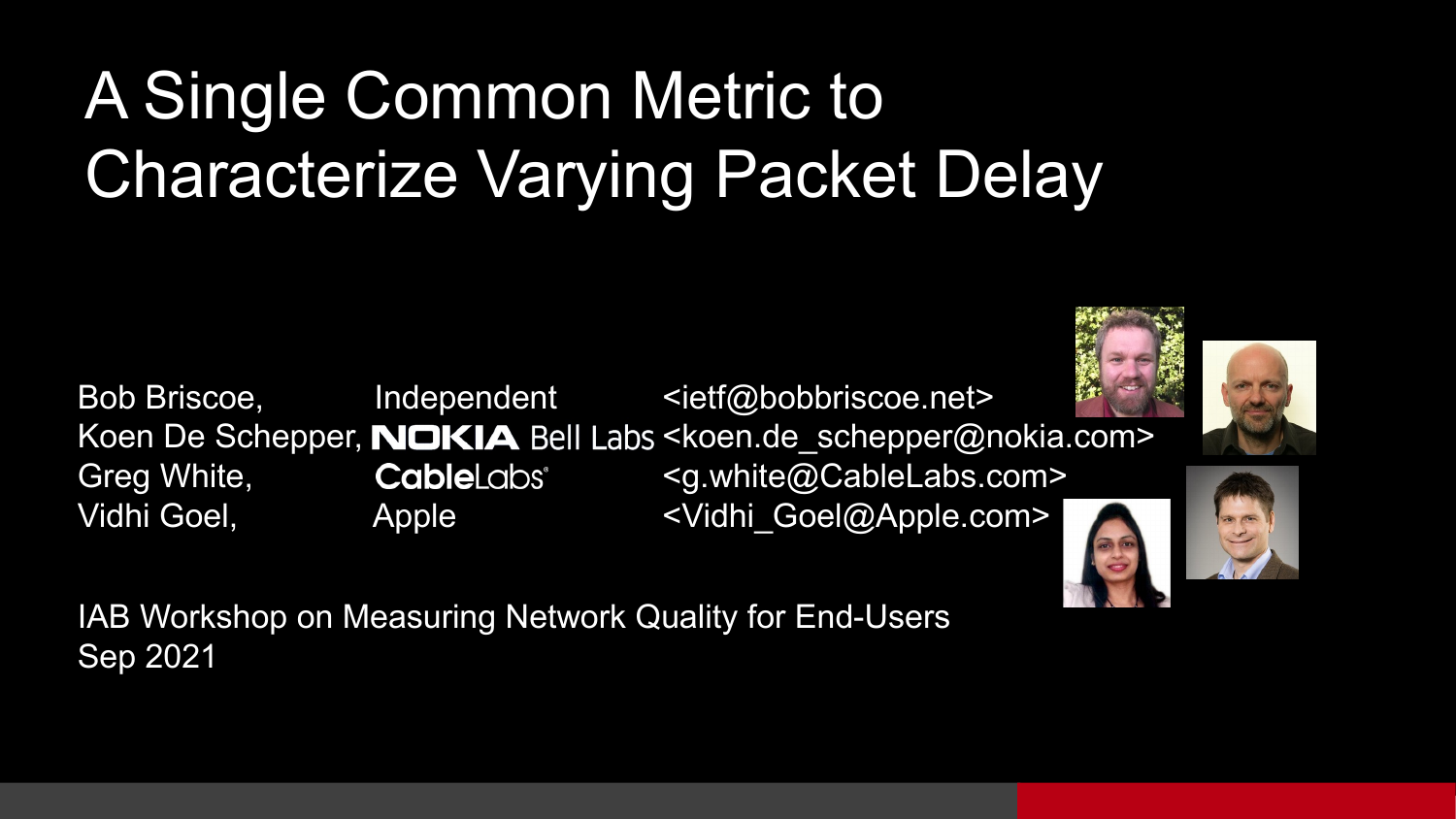### Which metric best characterizes the experience

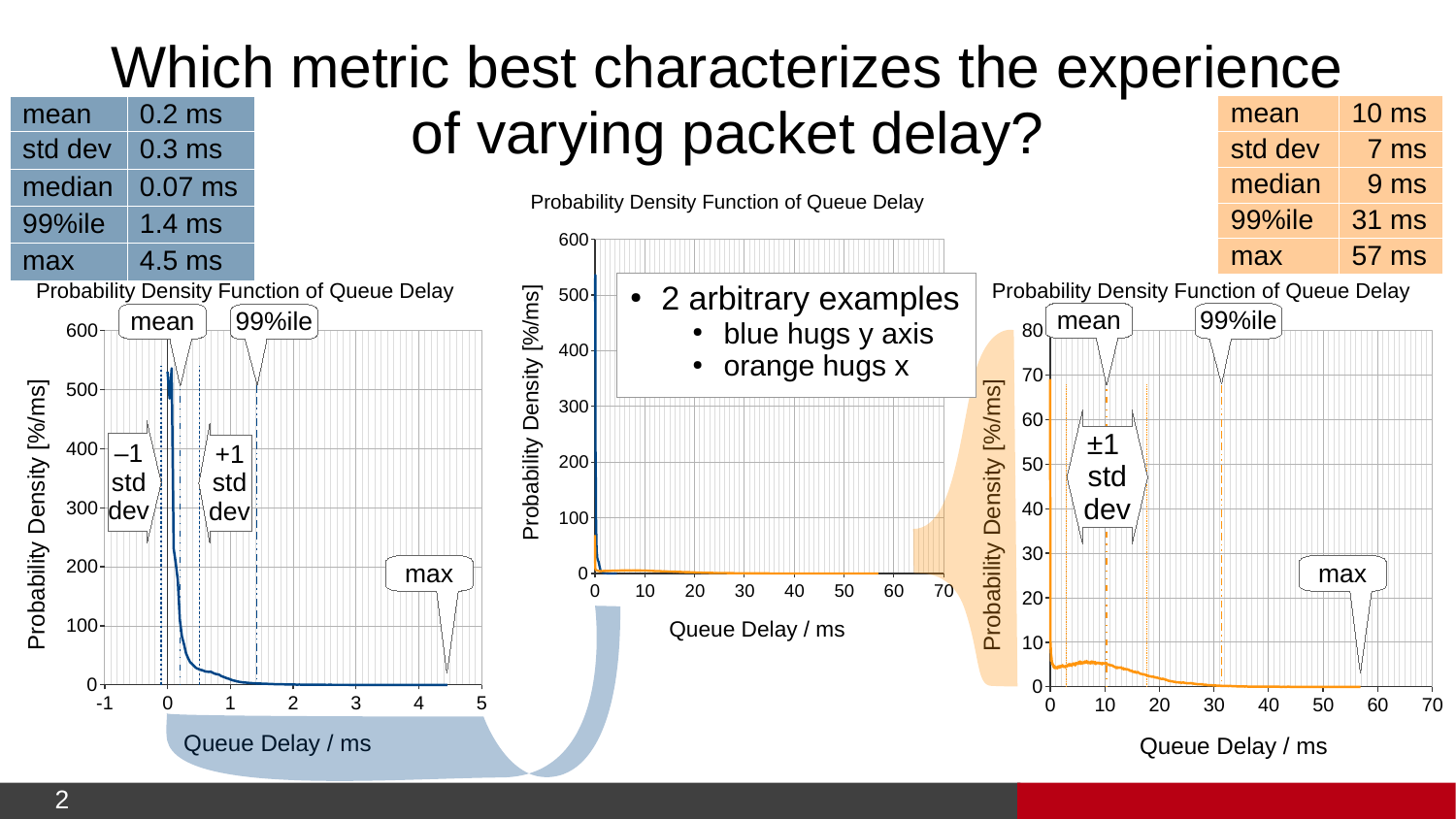## mean or median are distractions

• Real time

- play-out after median delay would discard 50% of packets
- TCP short flows (e.g. RPC, web)
	- wait for straggler packets to deliver to app in order
- Multiple objects / streams (e.g. http2, quic, webrtc)
	- even if no protocol sequence, typically inter-object dependencies in the app logic
- **Generalization (mostly true):**
	- **the user experiences the delay delivering the evolving assembled product, not the pieces**
- Nearly all packet delay distributions are asymmetric with a long-tail
	- mean, median, standard deviation, etc. all characterize the irrelevant body, not the tail
- **Proposal: Standardize at least one high percentile to enable comparisons...**

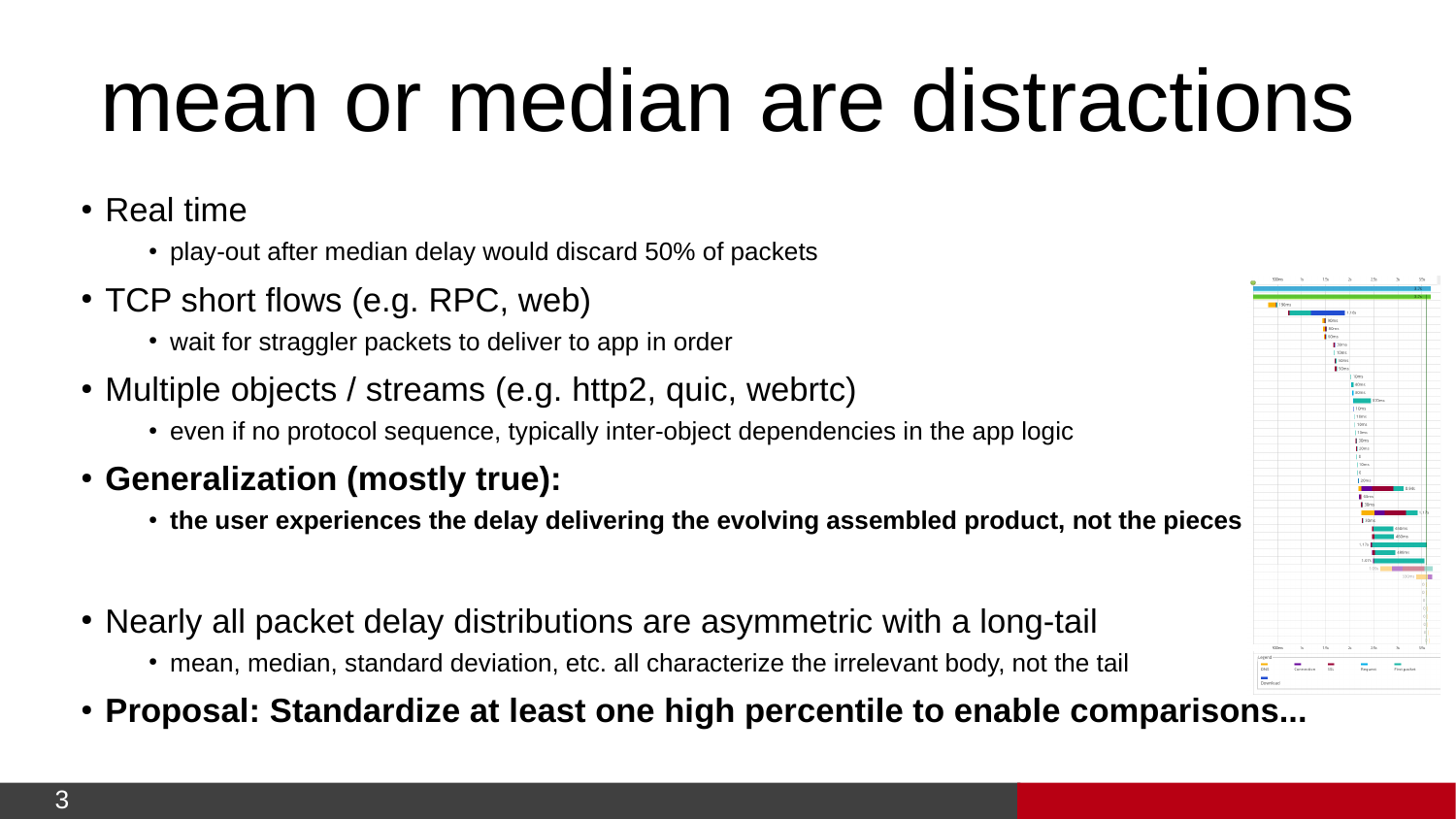# Which high percentile?

Queue Delay CCDFs 120 Mb/s link rate, 10 ms base RTT



- Not too high
	- otherwise too slow to calculate accurately
	- but high enough to reflect typical delay experience

### ● Strawman: **99%ile**

- one imperfect number better than many different perfect ones • can most apps conceal 1% discard well?
- IETF (ippm): appropriate body to forge consensus • anyone interested? arguments against?

#### **Clarifications**

- Not saying won't need to specify what, where and how as well
	- 1-way/2-way; layer7/4; at queue/e2e; capacity; RTT; load pattern; etc
	- that's for each scenario, whereas the present question is for *all* scenarios
- Not saying you shouldn't specify other percentiles as well or ideally a whole log-scale CCDF

• as long as we have one common metric – for comparisons